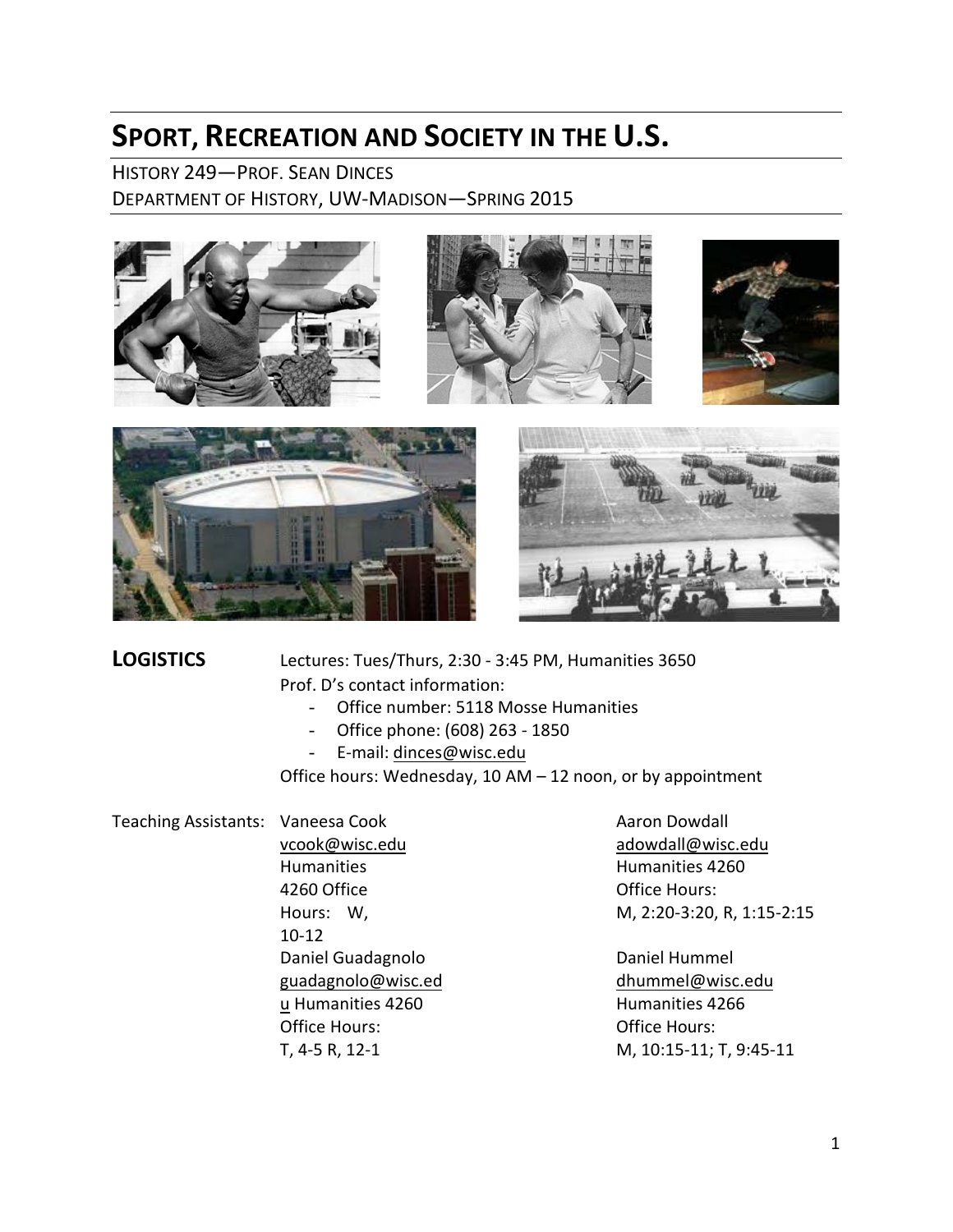#### **DESCRIPTION** As much as we may try to convince ourselves that sport offers an escape from the "real world," constant news of players' strikes, stadium financing controversies, and the lack of diversity in league management remind us that we cannot separate the games we play and watch from the social contexts in which they are embedded. With this in mind, this course explores how sport has shaped and been shaped by major trends in American cultural, political, and economic history. Students will engage with serious historical debates about sport's relationship to American capitalism, social movements, and urban development. Readings also provide exposure to often-overlooked perspectives on the politics of race, gender, and class in American sport in the twentieth century. Nonsports fans are welcome!

**OBJECTIVES** Students in this course will:

- $\checkmark$  Recall the key contexts, events, actors, and ideologies that have shaped the history of American sport since the colonial era.
- $\checkmark$  Connect the history of American sport to the larger conflicts and contexts of interest to American historians. These include the struggle between capital and labor, movements for inclusion and equity, the transformation of the built environment, and the role of the United States abroad.
- $\checkmark$  Learn to recognize and critique overgeneralizations and unfounded assumptions that circulate widely within popular sports media.
- $\checkmark$  Receive an introduction to the analysis of a wide array of primary source material.
- $\checkmark$  Develop writing and public speaking skills.

I want this class to be a rich experience for each and every student. While much of the material we examine in class will call into question basic assumptions about the relationship between sport and society, the goal is not to dampen your enthusiasm for playing and watching the games you love. Instead, my hope is that the course fosters a critical sensibility that helps you view these games in their historical and sociological context. I pledge to do my best to present engaging lectures, encourage thoughtful discussions, and assign interesting readings. In return, I expect that you come to class and section prepared, and that you accept the challenge of working through the difficult (and occasionally uncomfortable) questions that the course raises.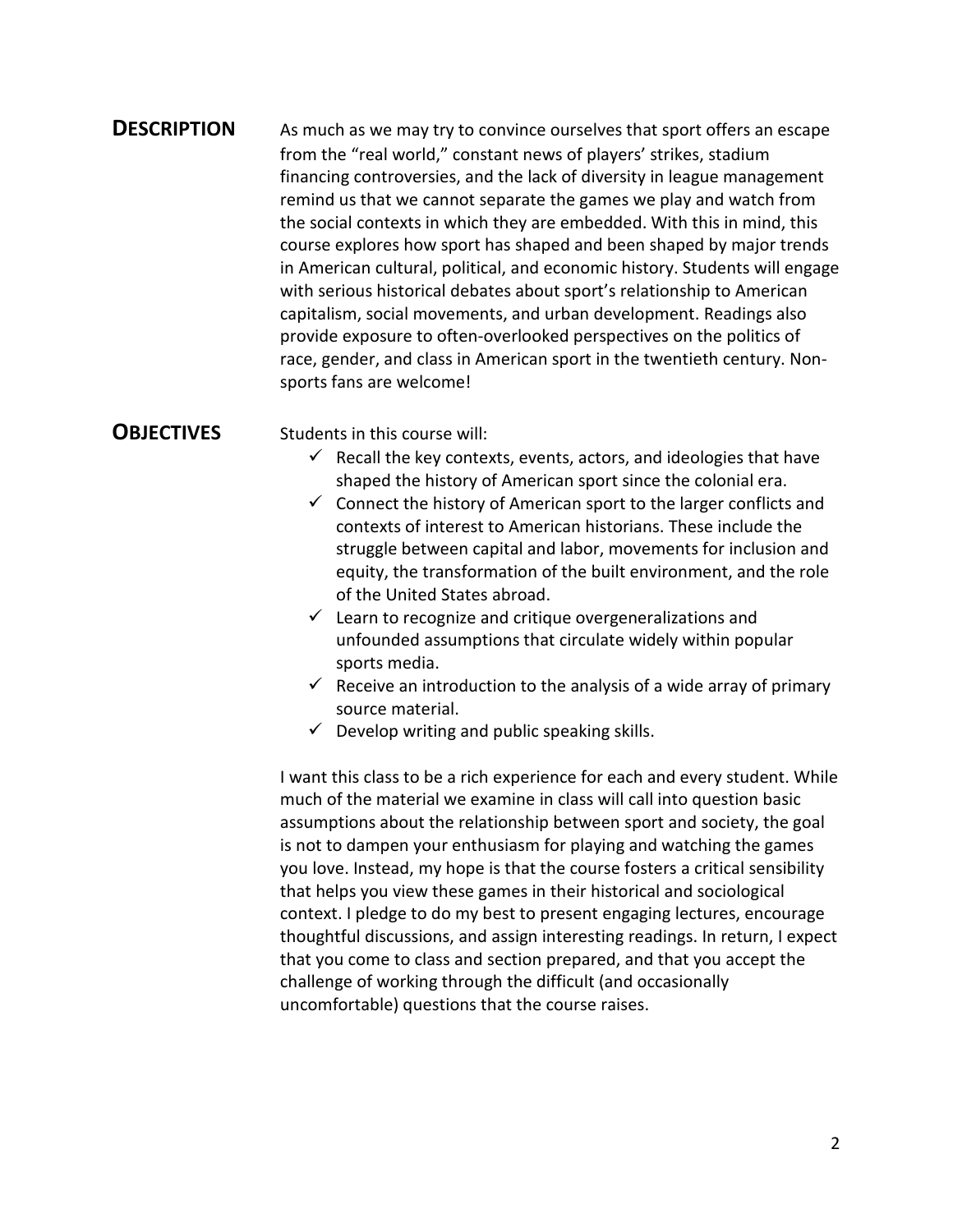## **COURSE TEXTS[\\*](#page-2-0)**

#### *Required*

Fountain, Ben. *Billy Lynn's Long Half-Time Walk*. New York: Ecco, 2012.

- Goldstein, Warren. *Playing for Keeps: A History of Early Baseball*. 2<sup>nd</sup> Ed. Ithaca, NY: Cornell University Press, 2009.
- Lenehan, Michael. *Ramblers: Loyola Chicago 1963- The Team That Changed the Color of College Basketball*. Evanston, IL: Agate Midway, 2013.
- Riess, Steven. *Major Problems in American Sport History*. 2nd Ed. Boston, MA: Houghton Mifflin, 1997.
- **REQUIREMENTS** Satisfactory completion of this course is contingent upon the fulfillment of all of the following requirements (further details will be provided in class and section):
	- **Participation** Consistent attendance in lecture and discussion section is essential. Teaching assistants will take attendance at every section meeting. Moreover, satisfactory participation means more than showing up; it means getting involved actively, intelligently, and respectfully in lecture and section discussions. Absolutely no internet cruising or cell-phone use in lecture or section (repeat offenders will see it reflected in their participation grade).
	- **Pop Quizzes-** There will be six (6) unannounced, multiple-choice scantron quizzes in lecture. There are no make-up quizzes. Your lowest quiz grade will be dropped.
	- **Midterms-** Two in-class midterm examinations. Both exams will be short-answer format. Midterm #1 is scheduled for March 3rd. Midterm #2 is scheduled for April 14<sup>th</sup>.
	- **4-5 Page Paper-** As we near the end of Unit Three, I will distribute a set of two or three essay questions. You must respond to one of the questions (your choice) in a 4-5 page paper written outside of class. The paper is due at the start of class on Tuesday, May  $5<sup>th</sup>$ .
	- **Final Exam-** The final exam will consist of a short answer and essay component. The essay component will be cumulative. The

<span id="page-2-0"></span><sup>\*</sup> All texts are available for purchase at the University Book Store, and available on course reserve for 3-hour checkout at College Library.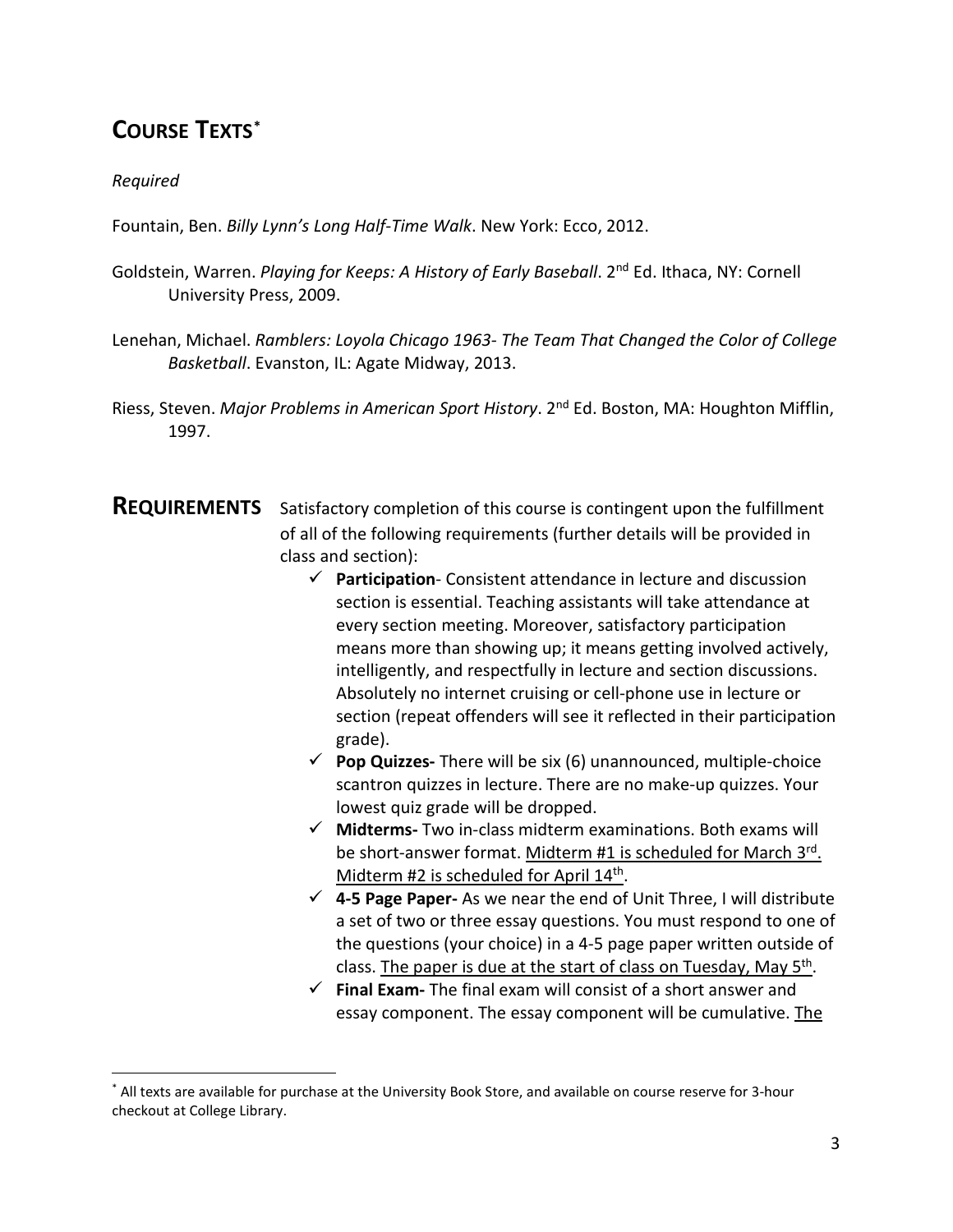#### final exam is scheduled for the morning of May  $13<sup>th</sup>$ , 7:45 AM – 9:45 AM.

### **READ THIS!** Arrangements for **MAKE-UP EXAMS** or **ALTERNATE EXAM TIMES** will be made **only** in the following cases:

- $\triangleright$  Your UW athletic team is scheduled to compete on exam day.
- $\triangleright$  You have a documented medical or family emergency which prevents you from attending class on exam day.
- $\triangleright$  For the final, if you have three final exams scheduled for May 13<sup>th</sup> (if this is the case, you must notify me directly before the end of January in order to make appropriate arrangements).

Alternate exams will not be arranged to accommodate job interviews or travel itineraries for spring or summer breaks.

**GRADING** Grades will be determined using the following weights:

| $\checkmark$ Participation                      | <b>20%</b> |
|-------------------------------------------------|------------|
| $\checkmark$ Pop-quizzes (lowest grade dropped) | 10%        |
| $\checkmark$ Midterm #1                         | 15%        |
| $\checkmark$ Midterm #2                         | 15%        |
| $\sqrt{4-5}$ Page Paper                         | 20%        |
| $\checkmark$ Final Exam                         | 20%        |

"Participation" may include additional section-related assignments created by your teaching assistant at their discretion.

Grading Scale:

| А  | = | $92.5+$   |
|----|---|-----------|
| AB | = | 87.5-92.4 |
| B  | = | 82.5-87.4 |
| ВC | = | 77.5-82.4 |
| C  | = | 70-77.4   |
| D  | = | 60-69.4   |
| F  | - | Below 60  |

It is your responsibility to keep track of your grade in this course using the "HIS249 Grade Tracker" downloadable at Learn@UW. The spreadsheet begins with the assumption of 100% on every assignment. As we move through the course, entering your actual grades on assignments will show you your final grade presuming that you score perfectly on everything that remains. Grades will be recorded on exams and papers (which will be handed back to you in section). Moreover, you will be able to track your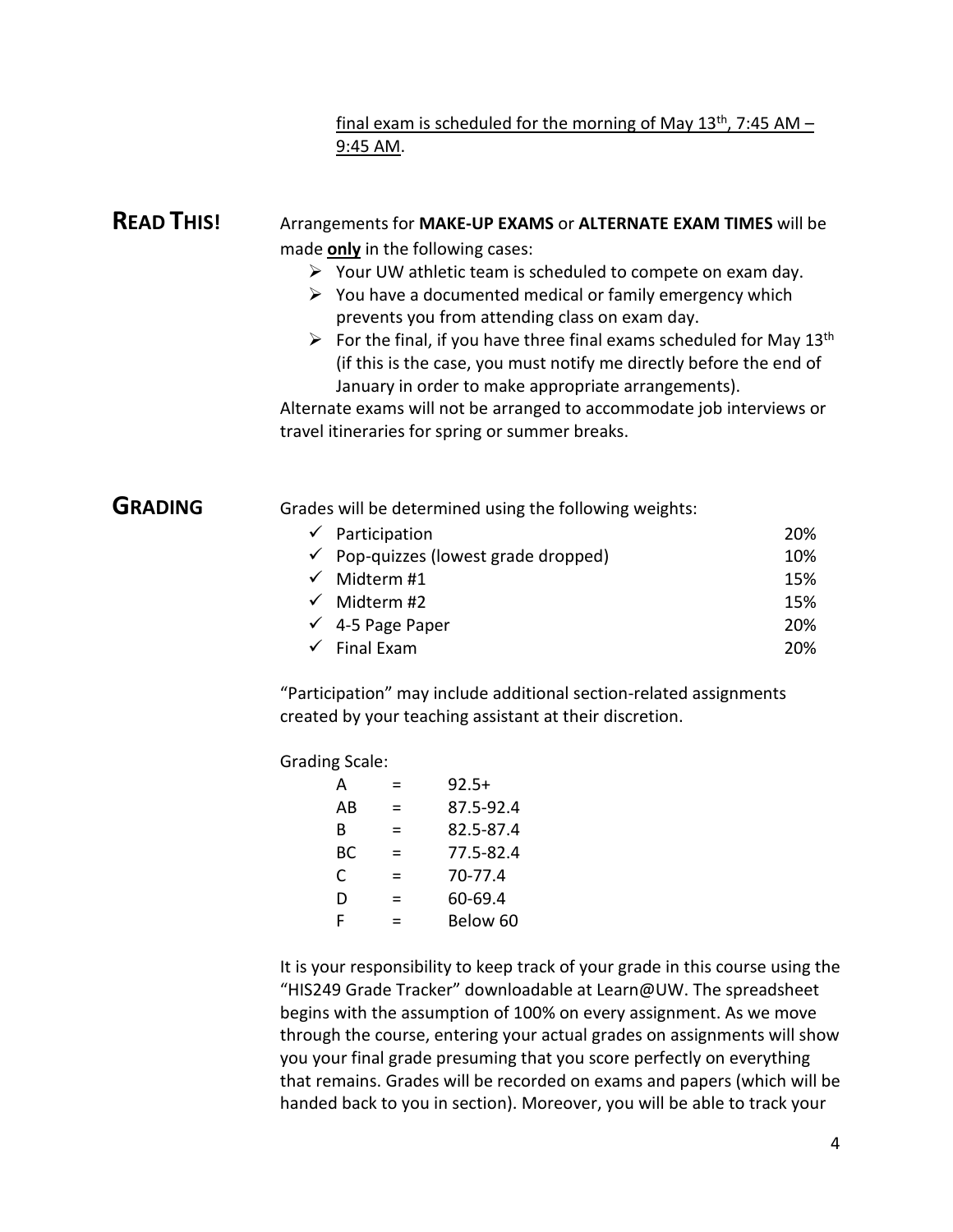quiz performance on your own, as we will quickly review the answers in class after each quiz. It is not the job of the TAs or myself to keep you updated on your grade throughout the semester. If you desire updates, you must keep track of your scores yourself—THEY WILL NOT BE LISTED ON LEARN@UW. You can also use the spreadsheet to simulate different grade outcomes based on future assignments. Keep in mind, however, that participation grades will not be determined until the end of the semester.

**POLICIES** Plagiarism will result in failure of the course and referral to the Dean of Students. If you are unsure about what constitutes plagiarism or have questions about a particular issue, you can always come to me for clarification. A good rule of thumb is to err on the side of caution when it comes to source citation and attribution. The following web sites have additional information on identifying and avoiding plagiarism:

- [http://www.plagiarism.org](http://www.plagiarism.org/)
- $\checkmark$  http://writing.wisc.edu/Handbook/QPA plagiarism.html

#### **I encourage you to study together for examinations. However, you MAY NOT work together on individual paper assignments.**

Late work WILL result in automatic penalizations. For any assignment (regardless of weighting), each day of tardiness will result in full letter-grade deduction. Anything submitted after the stated deadline is "one day" late. Anything submitted more than 24 hours after the stated deadline is "two days" late.

Your TAs and I are committed to making the classroom a **safe space** for different identities and perspectives. It can't happen, however, without your active support and self-reflection. Creating a safe space for learning involves respect for other students' right to express their arguments free from interruption, ridicule, or other adverse consequences. Students (and instructors) should express arguments in a civil fashion and without aggressive repetition. Everyone's goal should be to participate in—but not dominate—discussion. In this regard, it is crucial to be sensitive to gender, race, sexuality, age, class, and ability. If any questions or concerns arise regarding issues of equity, diversity, and/or discrimination, do not hesitate to see me or the Dean of Students in the Division of S[tudent Life \(http://www.students](http://www.students.wisc.edu/).wisc.edu/). Information on official university policy concerning these issues is available through the UW-Madison Office of Equity and Dive[rsity \(http://www.oed.wisc.e](http://www.oed.wisc.edu/)du/).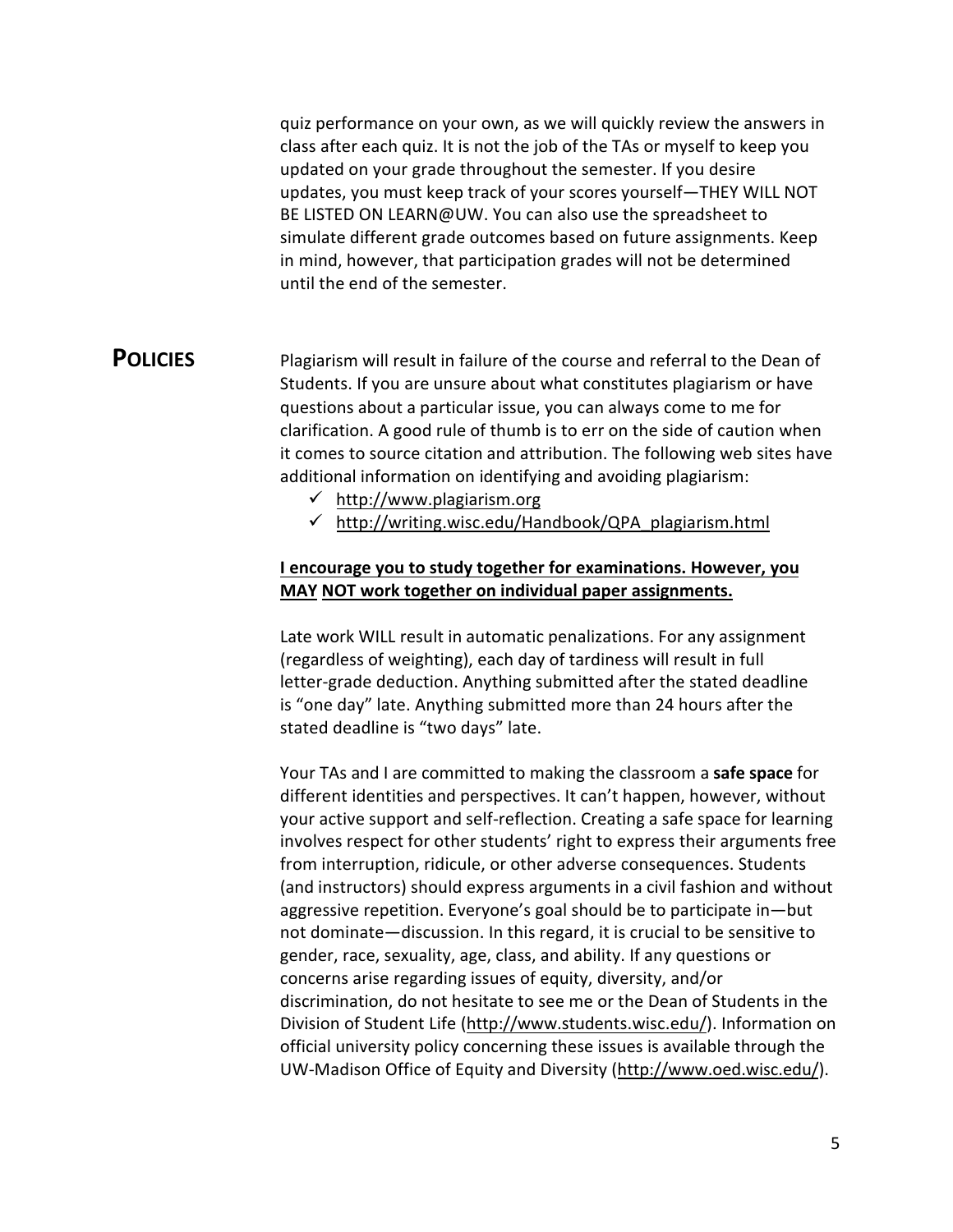For concerns related to accommodations for students with disabilities, please see me and/or visit the UW McBurney Disability Resource Cen[ter Site \(http://www.mcburney.wi](http://www.mcburney.wisc.edu/)sc.edu).

**READ THIS, TOO! In-Class Use of Technology**. Use of laptops, cellphones, and other electronic/wired devices is strictly prohibited in lecture and discussion section. This is not an arbitrary policy. Study after study indicates that taking notes by hand leads to more effective retention and analysis of information presented in class. Moreover, when you use a laptop, cell phone, or tablet in lecture, it not only distracts you, but also those around you. The bottom line here: be an adult. If something on your computer or cell phone is more important than lecture, than do not attend. If you attend and insist of making use of these devices, you will be asked to leave and your participation grade will suffer.

> Of course, accommodations will be made for students who require inclass use of a laptop for reasons documented by McBurney Center (see me or your TA if this is an issue).

| Midterm #1        | March 3 <sup>rd</sup> (in-class)                    |  |
|-------------------|-----------------------------------------------------|--|
|                   |                                                     |  |
| Midterm #2        | April 14 <sup>th</sup> (in-class)                   |  |
|                   |                                                     |  |
| 4-5-Page Paper    | May $5th$ (beginning of class)                      |  |
|                   |                                                     |  |
| <b>Final Exam</b> | May 13 <sup>th</sup> (7:45- 9:45 AM, classroom TBD) |  |

#### **SUMMARY OF IMPORTANT DATES**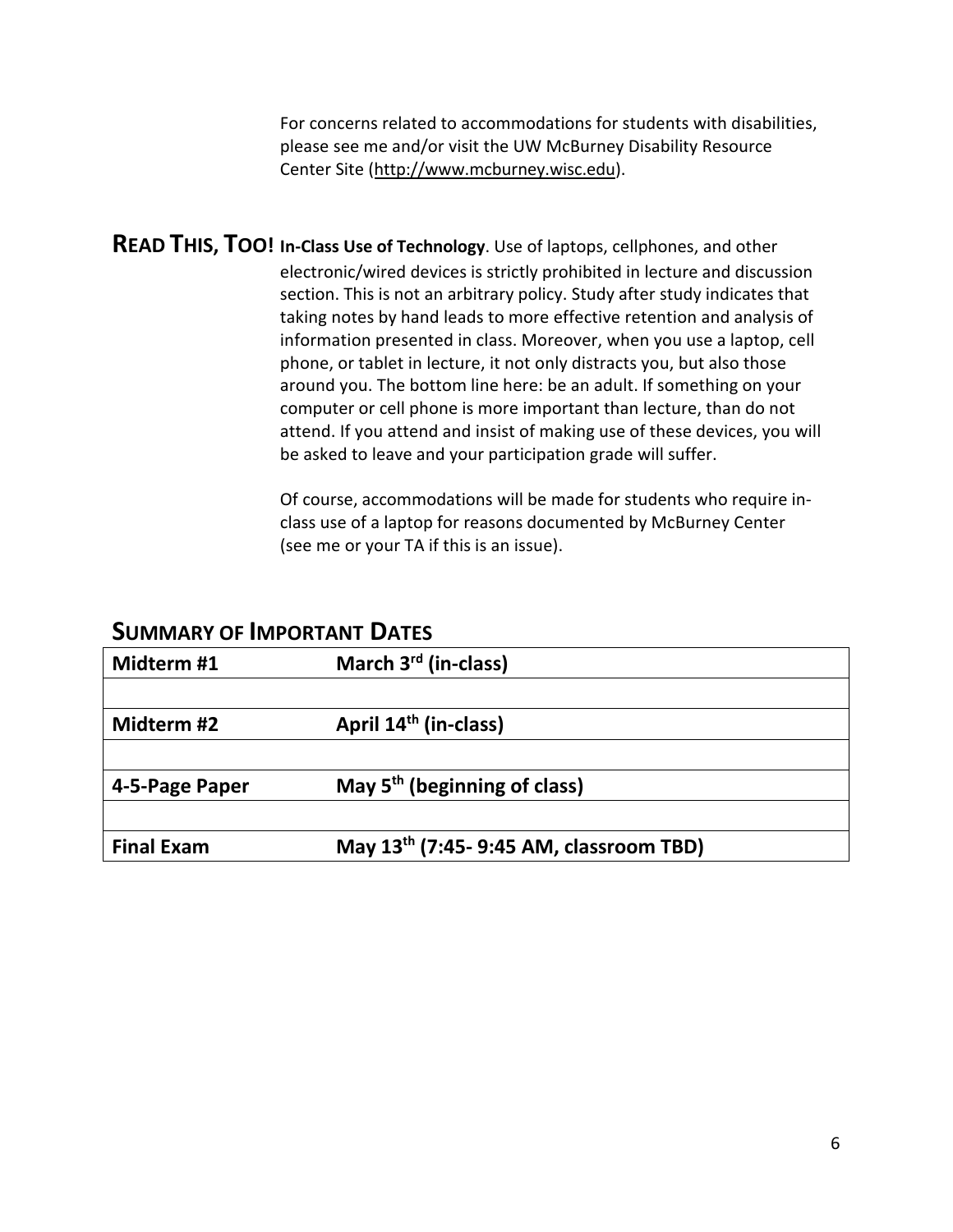## **LECTURE AND READING SCHEDULE[†](#page-6-0)**

#### **INTRODUCTIONS AND FOUNDATIONS**

#### **Week 1, Jan. 20th, 22nd & 27th- American Sport to the Civil War**

Reading due in following sections: Jan. 23<sup>rd</sup> (Fri.), Jan. 26<sup>th</sup> (Mon.), Jan 27<sup>th</sup> (Tues.), Jan 28<sup>th</sup> (Wed.), Jan.  $29<sup>th</sup>$  (Thurs.)

Secondary Source Reading:

- $\checkmark$  Timothy Breen (1977), "The Cultural Significance of Gambling Among the Gentry of Virginia" (pp. 36-43).
- $\checkmark$  Elliott Gorn (1985), "The Social Significance of Gouging in the Southern Backcountry" (pp. 64-72).
- Warren Goldstein, *Playing for Keeps*, Prologue, Chapters 1 & 2 (pp. 1-42).

Primary Source Reading:

- $\checkmark$  "King James I Identifies Lawful Sports in England, 1618" (pp. 27-29).
- $\checkmark$  "Restrictive Sabbath Statutes of Colonial Massachusetts" (p. 29-30).
- $\checkmark$  "Horace Greeley Decries the Slaughter of Boxer Thomas McCoy, 1842" (pp. 55-57).
- "The *New York Herald* Reports on 'The Great Contest: Fashion *v*. Peytona,' 1845" (pp. 59-63).

#### **UNIT 1- Sport and the Rise of Industrial Capitalism, 1877-1932**

#### **Week 2, Jan. 29th & Feb. 3rd- Sport, Manhood, and Class in the Post-Bellum U.S.**

Reading due in following sections: Jan.  $30<sup>th</sup>$  (Fri.), Feb.  $2<sup>nd</sup>$  (Mon.), Feb.  $3<sup>rd</sup>$  (Tues.), Feb.  $4<sup>th</sup>$ (Wed.), Feb.  $5<sup>th</sup>$  (Thurs.)

Secondary Source Reading:

- $\checkmark$  Donald Mrozek (1983), "Sporting Life as Consumption" (pp. 186-194).
- Warren Goldstein, *Playing for Keeps*, Chapters 3-5 (pp. 43-100).

Primary Source Readings:

- "The *New York Times* Reports on an International Match: The Harvard-Oxford Boat Race, 1869" (pp. 119-120).
- $\checkmark$  "Coach Walter Camp on Sportsmanship, 1893" (pp. 114-116).

<span id="page-6-0"></span><sup>†</sup> Readings with a √ next to them are from the *Major Problems* text (page numbers correspond to *Major Problems*, not the original source). A  $\triangle$  indicates one of the outside texts other than *Major Problems*.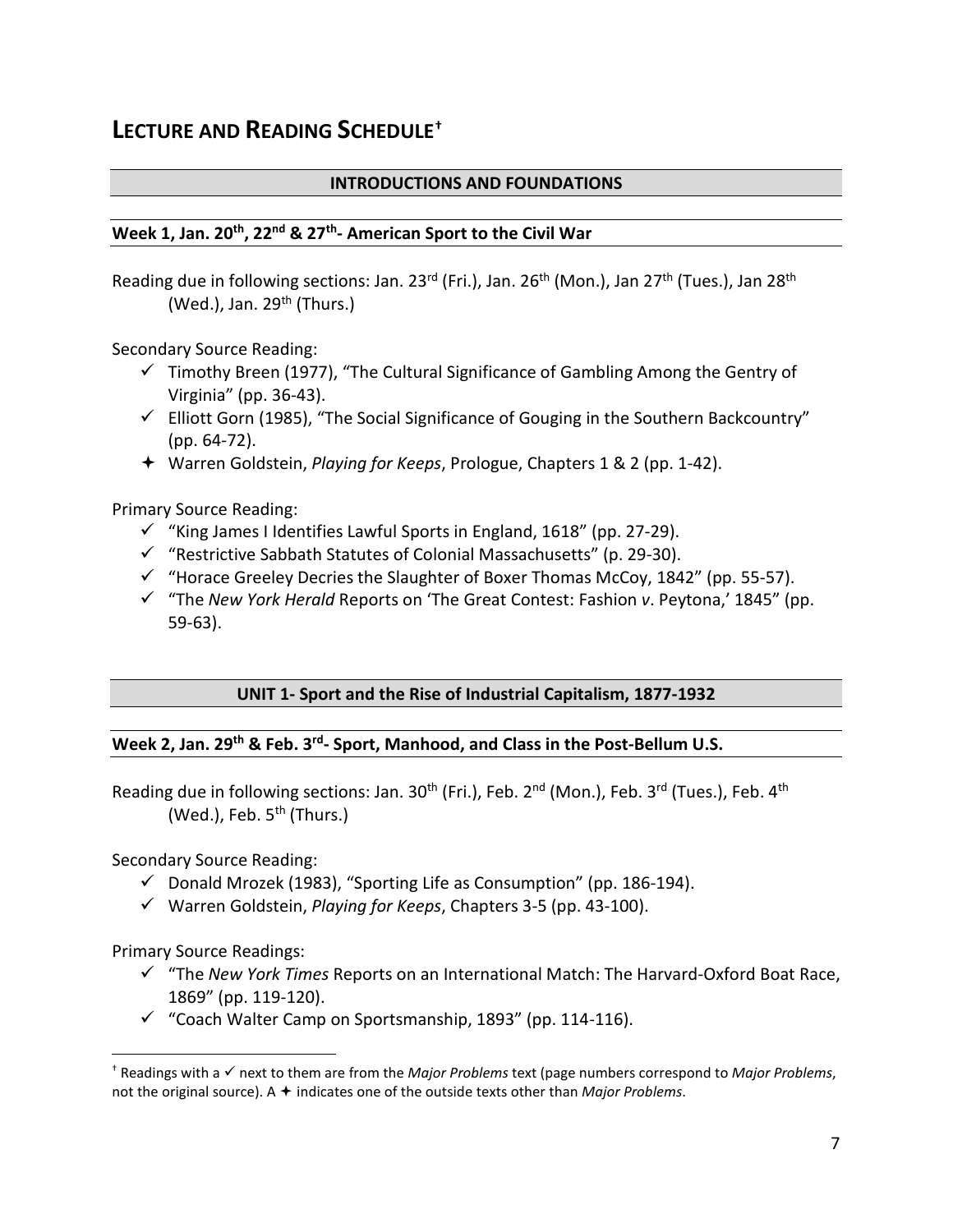#### **Week 3, Feb. 5th & Feb. 10th- Sport, Consumption, and Profit at the Turn of the Century**

Reading due in following sections: Feb. 6<sup>th</sup> (Fri.), Feb. 9<sup>th</sup> (Mon.), Feb. 10<sup>th</sup> (Tues.), Feb. 11<sup>th</sup> (Wed.), Feb.  $12<sup>th</sup>$  (Thurs.)

Secondary Source Readings:

- $\checkmark$  Guy Reel (2001), "Richard Fox and the Modernization of the Squared Circle in the Late Nineteenth Century" (pp. 225-234).
- Warren Goldstein, *Playing for Keeps*, Chapters 6-8, Epilogue (pp. 101-155).

Primary Source Readings

- "The *New York Sun*'s Portrayal of a Typical Baseball Crowd, 1884," (pp. 207-208).
- $\checkmark$  "John Montgomery Ward Asks, 'Is the Baseball Player a Chattel?' " (pp. 216-218).
- $\checkmark$  "Supreme Court Justice Oliver Wendell Homes, Jr., Explains Why Baseball Is Not Subject to Antitrust Laws, 1922" (p. 215-216).

**Week 4, Feb. 12th & Feb. 17th- Sport and the Rise of the American City**

Reading due in following sections: Feb. 13<sup>th</sup> (Fri.), Feb. 16<sup>th</sup> (Mon.), Feb. 17<sup>th</sup> (Tues.), Feb. 18<sup>th</sup> (Wed.), Feb.  $19<sup>th</sup>$  (Thurs.)

Secondary Source Readings:

- $\checkmark$  Stephen Hardy (1982), "Urbanization and the Rise of Sport" (pp. 8-14).
- $\checkmark$  Steven Riess (1988), "Professional Sports and New York's Tammany Machine, 1890-1820" (pp. 164-173).

Primary Source Readings:

- "The *New York Times* Lauds Baseball and Community Pride, 1888" (pp. 150-152).
- "The *New York Times* Considers Madison Square Garden as a Civic Institution, 1900" (pp. 152-153).
- $\checkmark$  Barney Ross, "The Mean Streets of Chicago in the 1920s and the Making of a Prize Fighter" (p. 155)

#### **Week 5, Feb. 19th & Feb. 24th- Race and Sport at the Turn of the Century**

Reading due in following sections: Feb. 20<sup>th</sup> (Fri.), Feb. 23<sup>rd</sup> (Mon.), Feb. 24<sup>th</sup> (Tues.), Feb. 25<sup>th</sup> (Wed.), Feb.  $26<sup>th</sup>$  (Thurs.)

Secondary Source Readings:

 $\checkmark$  Gail Bederman, "Remaking Manhood through Race and 'Civilization': The 1910 Jeffries-Johnson Fight and its Impact" (pp. 289-296).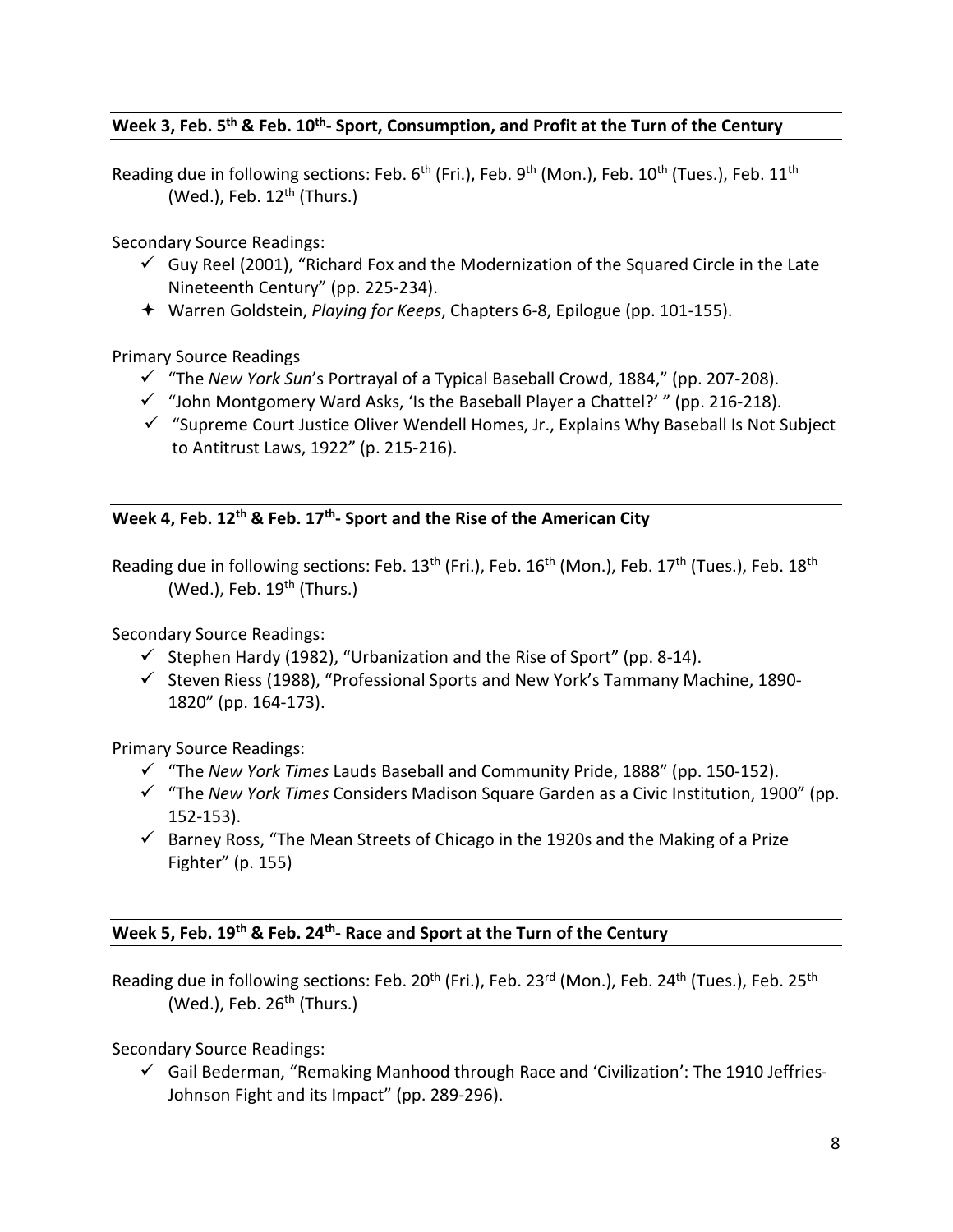Primary Source Readings:

- "The *Outlook*'s Dismay with Indian Sportsman Jim Thorpe and Forfeiture of his Olympic Medals" (pp. 279-281).
- "Prejudice Against African-American Ballplayers in the St. Louis *Post-Dispatch*" (pp. 281- 282).
- $\checkmark$  "The Chicago Commission on Race Relations Examines Racial Contacts in Recreation in the Late 1910s" (pp. 283-284).
- $\checkmark$  W. Montague Cobb (1936), "Is There a Connection Between Race and Speed?" (pp. 286-289).

Multimedia:

Watch Part II of *Unforgivable Blackness: The Rise and Fall of Jack Johnson.*

#### **Week 7, Feb. 26th & Mar. 3rd- Womanhood and Sport at the Turn of the Century**

#### **\*\*\*MIDTERM #1 (COVERS MATERIAL THROUGH END OF UNIT 1) MARCH 3rd IN CLASS \*\*\***

Reading due in following sections: Feb. 27<sup>th</sup> (Fri.), Mar. 2<sup>nd</sup> (Mon.), Mar. 3<sup>rd</sup> (Tues.), Mar. 4<sup>th</sup> (Wed.), Mar.  $5<sup>th</sup>$  (Thurs.)

Secondary Source Readings:

 $\checkmark$  Rita Liberti (1999), "Sport and Image among African-American College Women in the 1920s and 1930s" (pp. 267-275).

Primary Source Readings:

- $\checkmark$  "Anne O'Hagan Describes the Athletic American Girl in 1901" (pp. 248-251).
- $\checkmark$  "Dr. Dudley Sargent Asks, 'Are Athletics Making Girls Masculine?' " (pp. 254-256).
- $\checkmark$  "The Early Career of Car Racer Joan N. Cuneo" (pp, 256-258).

#### **UNIT 2- Sport, Economic Crisis, War, and Postwar "Prosperity," 1932-1968**

#### **Week 8, Mar. 5th & Mar. 10th- American Sport in Depression and War ("Hot" and "Cold")**

Reading due in following sections: Mar.  $6^{th}$  (Fri.), Mar.  $9^{th}$  (Mon.), Mar.  $10^{th}$  (Tues.), Mar.  $11^{th}$ (Wed.), Mar.  $12<sup>th</sup>$  (Thurs.)

Secondary Source Readings:

- $\checkmark$  Susan Cayleff, "Babe Didrikson Zaharias: The 'Texas Tomboy' " (pp. 326-331).
- $\checkmark$  Susan Cahn, "The All-American Girls Baseball League, 1943-1954" (pp. 359-368).
- Michael Lenehan, *Ramblers* (pp. 1-48).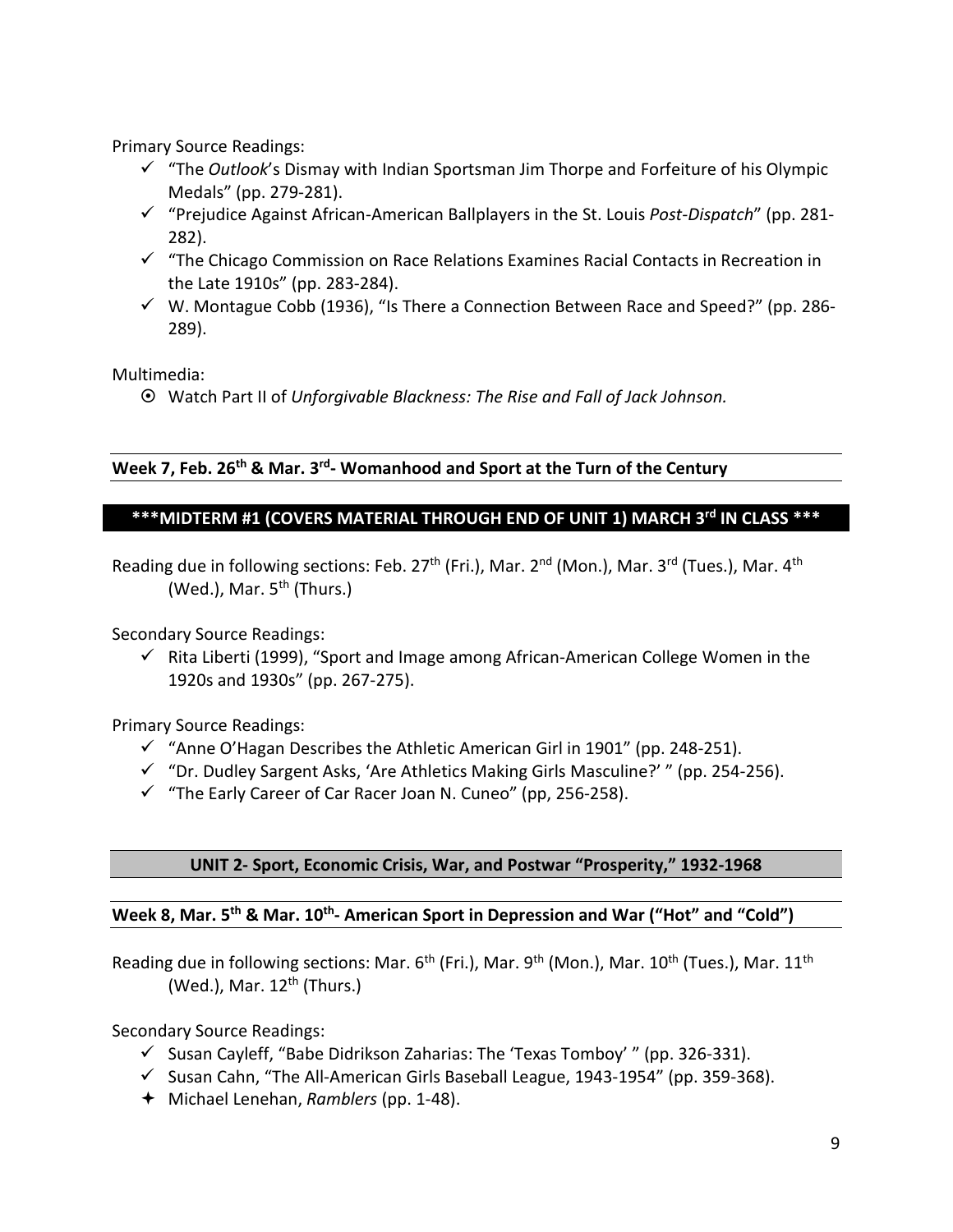Primary Source Readings:

 $\checkmark$  President John F. Kennedy, "Physical Fitness and National Security, 1960" (pp. 464-465).

Multimedia:

Watch *A League of Their Own.*

#### **Week 9, Mar. 12th & Mar. 17th- Sport and the Struggle for Desegregation after the War**

Reading due in following sections: Mar. 13<sup>th</sup> (Fri.), Mar. 16<sup>th</sup> (Mon.), Mar. 17<sup>th</sup> (Tues.), Mar. 18<sup>th</sup> (Wed.), Mar.  $19<sup>th</sup>$  (Thurs.)

Secondary Source Readings:

Michael Lenehan, *Ramblers* (pp. 49-130).

### **Week 10, Mar. 19th & Mar. 24th- Markets, Mass Media, and the Postwar Sports Business**

Reading due in following sections: Mar. 20<sup>th</sup> (Fri.), Mar. 23<sup>rd</sup> (Mon.), Mar. 24<sup>th</sup> (Tues.), Mar. 25<sup>th</sup> (Wed.), Mar.  $26<sup>th</sup>$  (Thurs.)

Secondary Source Readings:

- $\checkmark$  Michael Oriard (2009), "The NCAA Monopoly: Revenue, Reform, and Exploitation" (pp. 426-434).
- Michael Lenehan, *Ramblers* (pp. 131-204).

Primary Source Readings:

 $\checkmark$  "Norris Poulson Reveals How Los Angeles Got the Brooklyn Dodgers in 1958" (pp. 409-412).

Multimedia:

Watch *Free Spirits* (ESPN 30 For 30).

#### **UNIT 3- Sport and Postwar Social Movements, 1967-1976**

#### **Week 11, Mar. 26th & Apr. 7th- Sport and Black Radicalism**

Reading due in following sections: Mar.  $27<sup>th</sup>$  (Fri.), Apr. 6<sup>th</sup> (Mon.), Apr. 7<sup>th</sup> (Tues.), Apr. 8<sup>th</sup> (Wed.), Apr.  $9<sup>th</sup>$  (Thurs.)

Secondary Source Readings:

Michael Lenehan, *Ramblers* (pp. 205-284).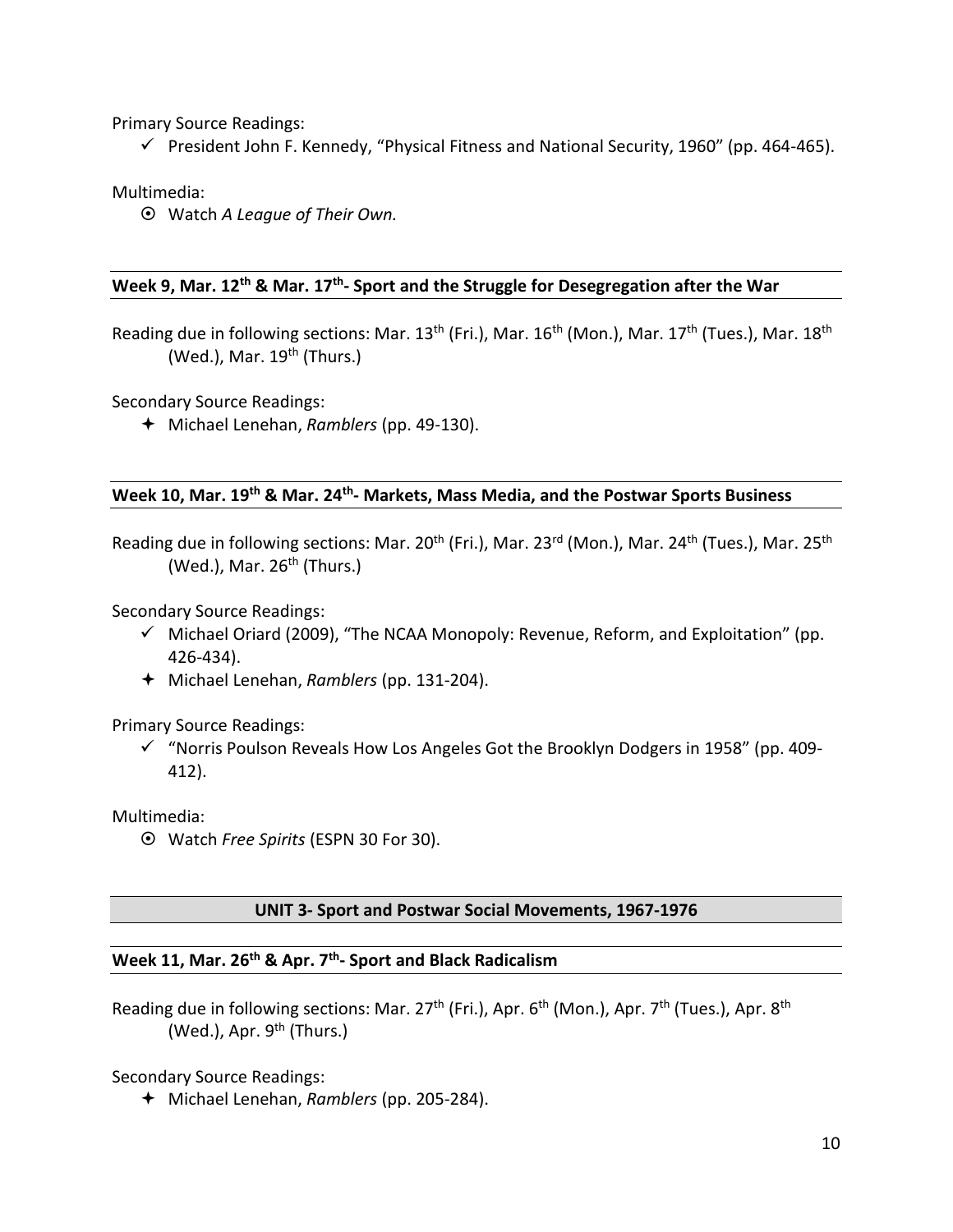Primary Source Readings:

- $\checkmark$  "The Thoughts of Muhammad Ali in Exile, c. 1967" (pp. 384-385).
- $\checkmark$  "Harry Edwards Reviews the Making of the Black Athletic Revolt, 1967" (pp. 385-386).

#### **Week 12, Apr. 9th & Apr. 14th- Sport, Sexuality, and Second Wave Feminism**

#### **\*\*\*MIDTERM #2 (COVERS MATERIAL THROUGH END OF UNIT 2) APRIL 14th IN CLASS \*\*\***

Reading due in following sections: Apr. 10<sup>th</sup> (Fri.), Apr. 13<sup>rd</sup> (Mon.), Apr. 14<sup>th</sup> (Tues.), Apr. 15<sup>th</sup> (Wed.), Apr.  $16<sup>th</sup>$  (Thurs.)

Secondary Source Readings:

- $\checkmark$  Ronald Smith (2011), "Title IX and Government Reform in Women's Athletics" (pp. 368-376).
- Start *Billie Lynn's Long Halftime Walk*.

Primary Source Readings:

- $\checkmark$  "Billie Jean King Remembers Life as an Outsider in the 1950s and 1960s" (pp. 347-351).
- $\checkmark$  "Title IX of the Education Amendment of 1972, Its Components, and the Three Prong Rule," (pp. 351-355).
- $\checkmark$  "Baylor University Athletic Director Grant Teaff Criticized the Impact of Title IX on Intercollegiate Football, 1993" (pp.355-357).
- $\checkmark$  "Brown University Sued for Violating Title IX, 1996" (pp.357-358).

Multimedia:

Watch *American Masters: Billie Jean King.*

#### **Week 13, Apr. 16th and Apr. 21st- Free Agency and the Shifting Ground of Sports Labor**

Reading due in following sections: Apr. 17<sup>th</sup> (Fri.), Apr. 20<sup>th</sup> (Mon.), Apr. 21<sup>st</sup> (Tues.), Apr. 22<sup>nd</sup> (Wed.), Apr. 23rd (Thurs.)

Secondary Source Readings:

Ben Fountain, *Billie Lynn's Long Halftime Walk* (pp. 1-107).

Primary Source Readings:

- $\checkmark$  "Justice Thurgood Marshall Dissents in the Curt Flood Case, 1972" (pp. 412-413)
- $\checkmark$  "The Arbitrator's Ruling in the Case of John A. Messersmith and David A. McNally and the Coming of Free Agency in 1975" (pp. 413- 417).